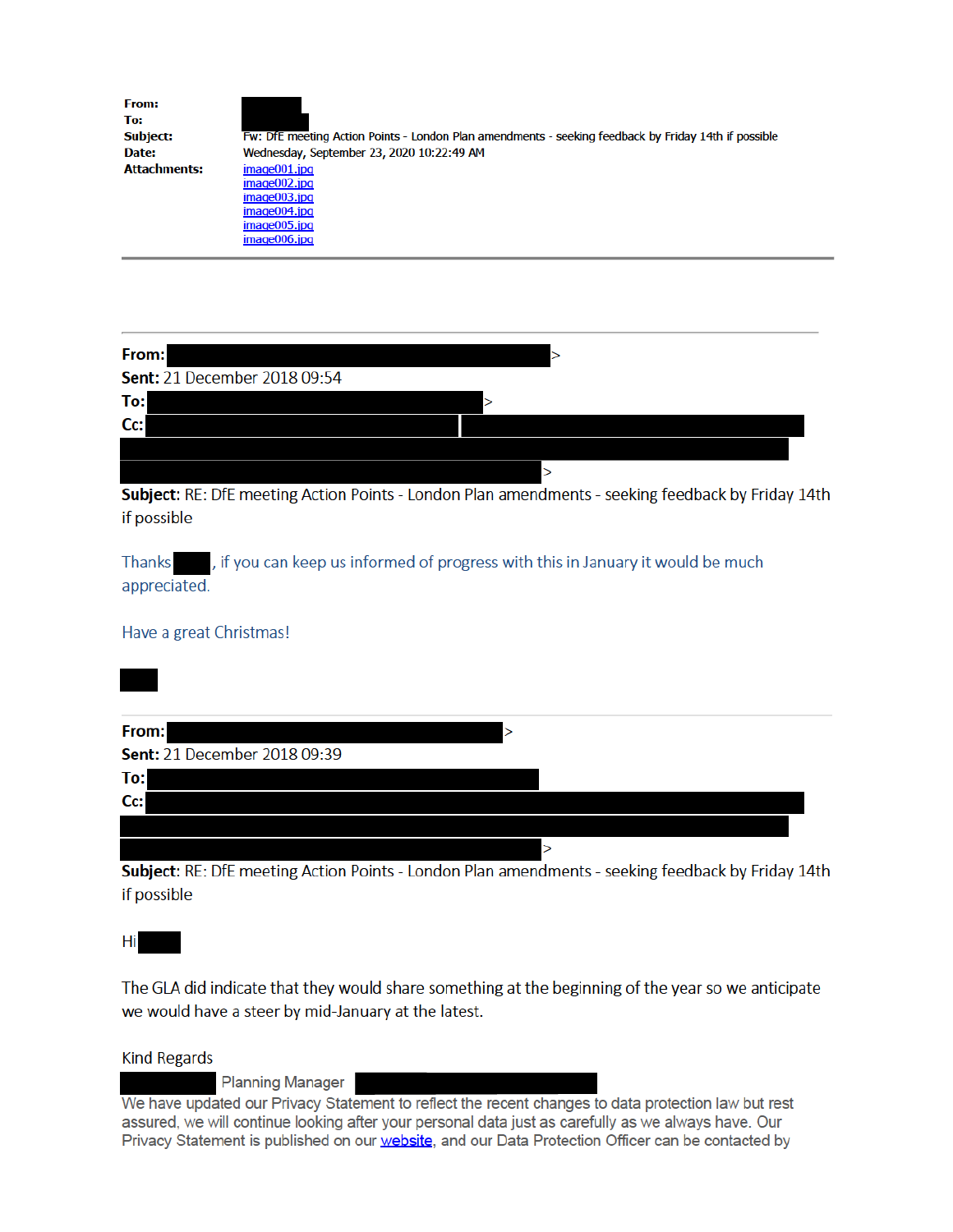emailing Gail Laughlan

| From:                        |  |
|------------------------------|--|
| Sent: 20 December 2018 12:48 |  |
| To:                          |  |
| $Cc$ :                       |  |
|                              |  |
|                              |  |

Subject: RE: DfE meeting Action Points - London Plan amendments - seeking feedback by Friday 14th if possible

Hi

Thanks for your email. I can appreciate the logic in your suggestion, but as you say ultimately whether or not the approach you have set out is acceptable to Sport England and DfE will depend on the revised wording for policy S5 that GLA come up with.

Have GLA committed to re-draft this and share a copy with you by a particular date? We would be keen to see this as soon as possible, bearing in mind that the GLA's deadline for written reps on social infrastructure is Friday 1<sup>st</sup> March and we anticipate internal deadlines from MHCLG in February to allow them to compile and agree the consolidated response.

Best regards,

Forward Planning Manager - South East Planning Team, Capital Group **Operations Directorate** Sanctuary Buildings, Level 5, Great Smith Street, London, SW1P 3BT

Email: Mobile: Web: www.gov.uk/dfe



| From:                        |  |
|------------------------------|--|
| Sent: 17 December 2018 17:19 |  |
| To:                          |  |
| Cc:                          |  |
|                              |  |
|                              |  |

Subject: RE: DfE meeting Action Points - London Plan amendments - seeking feedback by Friday 14th if possible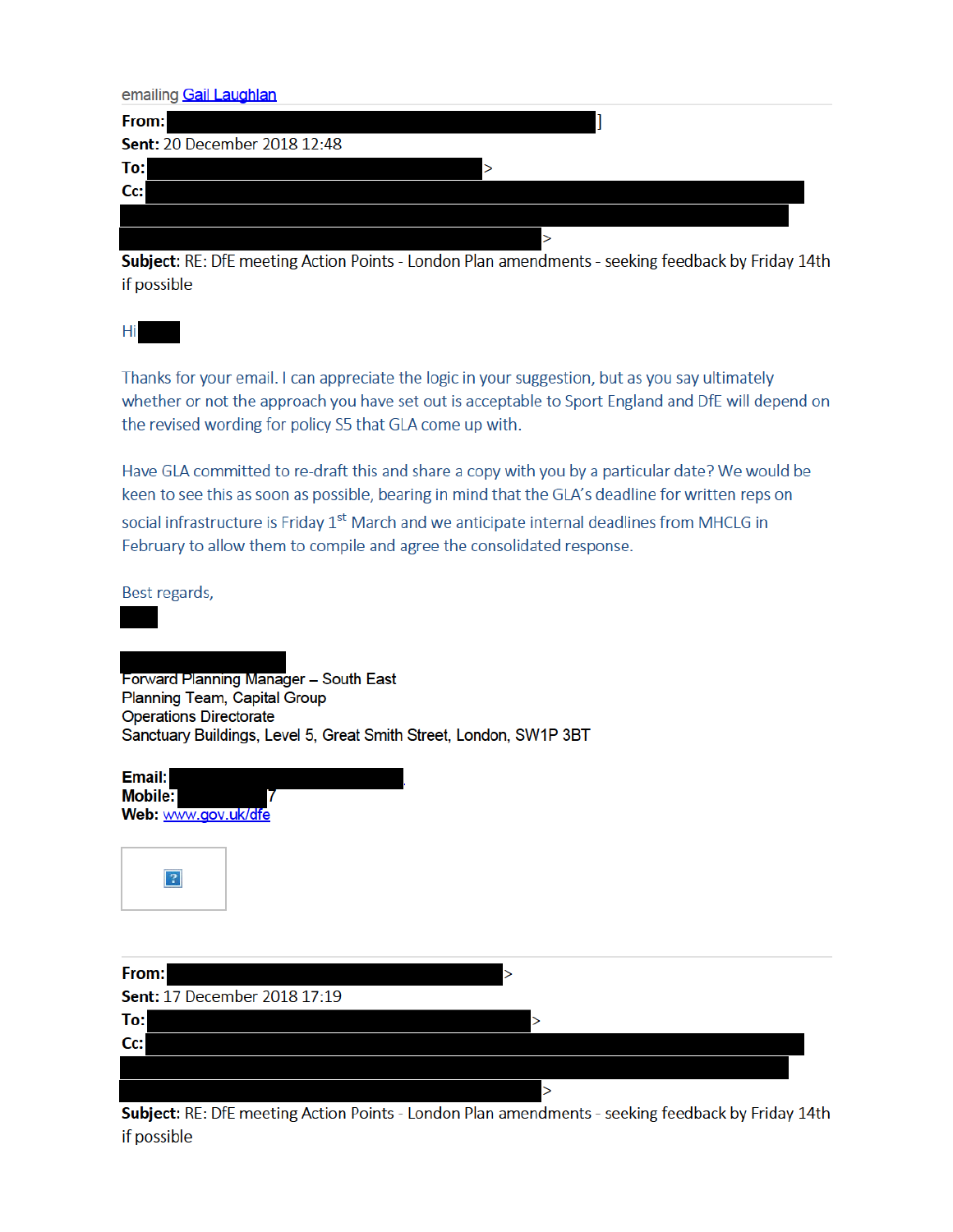Thanks for circulating the proposed changes to the London Plan.

We have met with the GLA recently to discuss amendments to the London Plan, particularly in relation to Policy S5. Unfortunately we have not yet seen any revised wording from the GLA so we are unsure what extent that Policy, or indeed any other policies, have been amended but the GLA have indicated that the changes would be in line with the NPPF, paragraph 97. We have proposed amending the text of Policy S5 (B) by separating it into 2 parts with S5 (B4) separated from Policy S5 (B1-3) to form a new part (D) of Policy S5. We then proposed that this new part should have introductory text reading 'D*evelopment affecting sports and recreation facilities should…"* with the GLA adding text in line with paragraph 97*.* This would allow for enhancement of facilities.

In relation to Policy S3, we would support the reasons behind the intended changes, namely to align with the NPPF, paragraph 97 bullet point 3, and Sport England's Playing Field Policy Exception 5 however the suggested wording proposed does raise some concerns. The suggested wording would allow a situation where a playing field, or part of playing field, or another sports facility on a school site is lost due to enhancement of non-sporting facilities, such as a classroom. Sport England would be unable to endorse this situation.

Similar to the concerns we have had with Policy S5 (B4), it is questionable whether B10 is appropriate under Policy S3 given the content of the NPPF. As a suggestion, could deleting S3 (B10) be considered and then DfE supporting our suggested amendment to S5 (B)? This would address your concerns raised, i.e. bringing policy in the plan in line with paragraph 97, and could avoid any confusion caused by having an amended S3 (B10) and S5 (B4) alongside each other. Furthermore, proposing a link between Policies S3 and S5 could be suggested, for example including a line in S3 or its supporting text such as "*development proposals for education and childcare facilities affecting existing playing field and sports facilities should be considered against Policy S5*". This, however, would depend on the wording the GLA chose for Policy S5 which we could discuss once the GLA make it known to us.

## Please let us know your thoughts.

#### Kind Regards

Planning Manager

We have updated our Privacy Statement to reflect the recent changes to data protection law but rest assured, we will continue looking after your personal data just as carefully as we always have. Our Privacy Statement is published on our **website**, and our Data Protection Officer can be contacted by emailing **Gail Laughlan** 

**From:** ]

**Sent:** 17 December 2018 08:41

#### **To:**

**Subject:** RE: DfE meeting Action Points - London Plan amendments - seeking feedback by Friday 14th if possible

Hi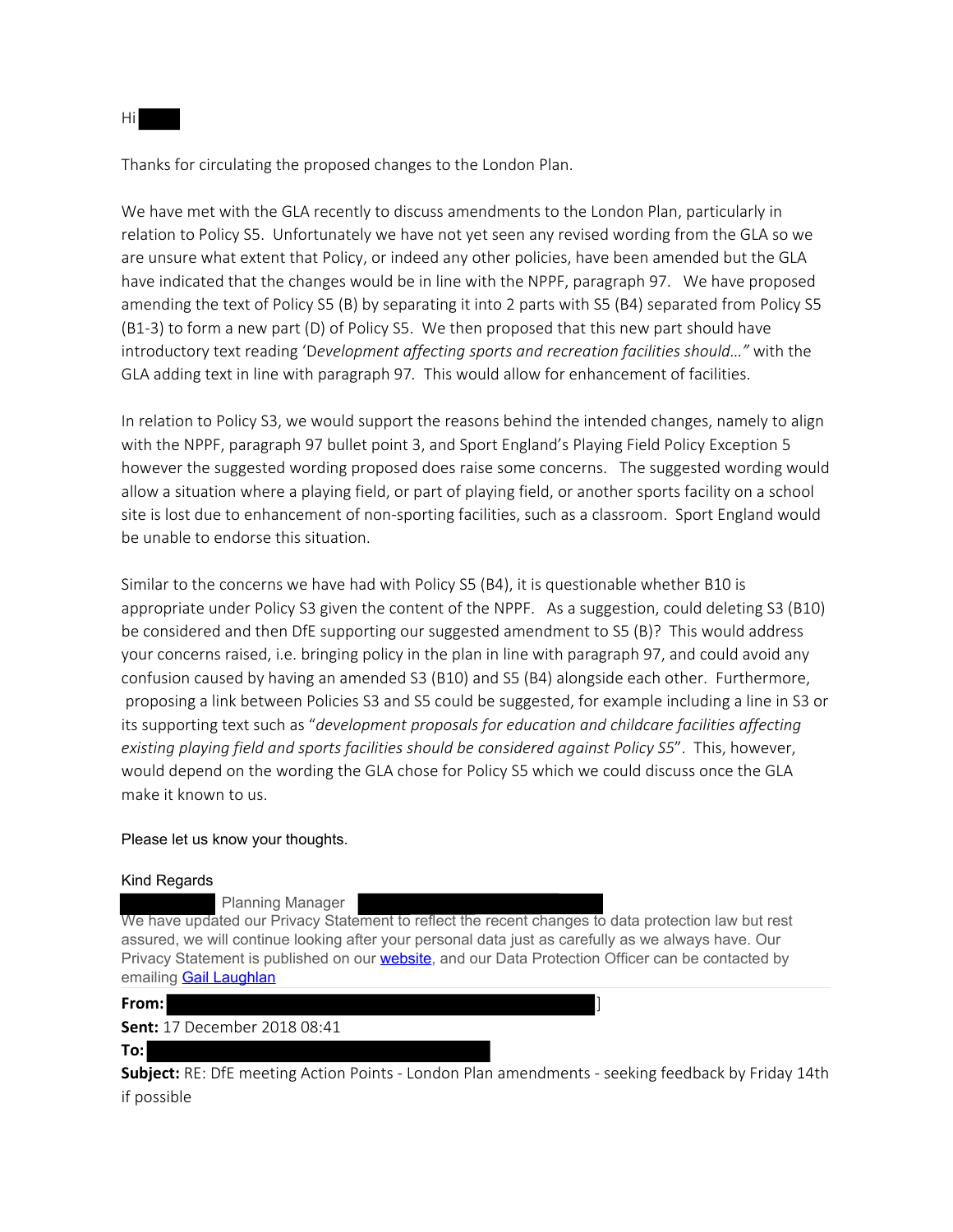Hi

Thanks for letting me know, if you can respond this week it would be much appreciated.

Best regards,

Forward Planning Manager - South East Planning Team, Capital Group **Operations Directorate** Sanctuary Buildings, Level 5, Great Smith Street, London, SW1P 3BT

| Email:              |  |
|---------------------|--|
| <b>Mobile:</b>      |  |
| Web: www.gov.uk/dfe |  |
|                     |  |



| From:<br>⋗                          |  |
|-------------------------------------|--|
| <b>Sent: 14 December 2018 17:48</b> |  |
| To:                                 |  |
|                                     |  |
| $Cc$ :                              |  |
|                                     |  |

Subject: RE: DfE meeting Action Points - London Plan amendments - seeking feedback by Friday 14th if possible

Hi

It was nice to meet you and thank you for circulating the proposed changes to the London Plan.

Unfortunately we have not had the opportunity to thoroughly consider the proposed changes but will get back to you as soon as possible at the beginning of next week.

**Kind Regards** 

**Planning Manager** 

We have updated our Privacy Statement to reflect the recent changes to data protection law but rest assured, we will continue looking after your personal data just as carefully as we always have. Our Privacy Statement is published on our website, and our Data Protection Officer can be contacted by emailing **Gail Laughlan**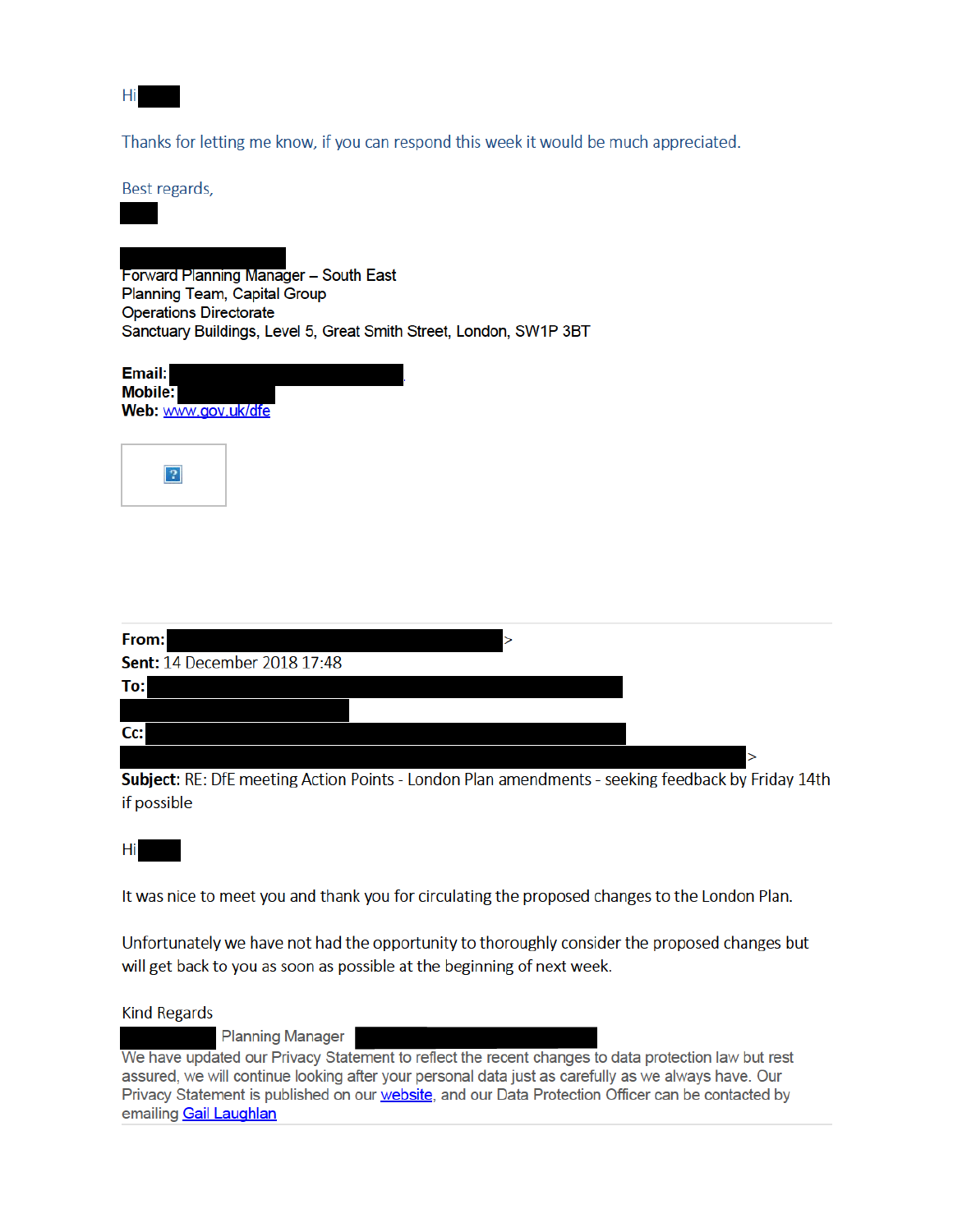| From:                               |  |
|-------------------------------------|--|
| <b>Sent: 10 December 2018 10:25</b> |  |
| To:                                 |  |
| $Cc$ :                              |  |
|                                     |  |
|                                     |  |

Subject: RE: DfE meeting Action Points - London Plan amendments - seeking feedback by Friday 14th if possible

Hi

I hope you had productive meeting with GLA last week. Further to that, please could you provide some feedback - by this Friday if possible - on our proposed amendment to Policy S3 of the London Plan (see original email below) and any relevant issues that came out of your meeting? This will enable us to incorporate your views into our draft matters statement.

Best regards,

Forward Planning Manager - South East Planning Team, Capital Group **Operations Directorate** Sanctuary Buildings, Level 5, Great Smith Street, London, SW1P 3BT

| Email:              |  |
|---------------------|--|
| Mobile:             |  |
| Web: www.gov.uk/dfe |  |



From: Sent: 29 November 2018 17:33

To:

Subject: RE: Meeting Action Points - London Plan amendments

Thanks for the meeting today, it was a useful discussion and your summary of the agreed actions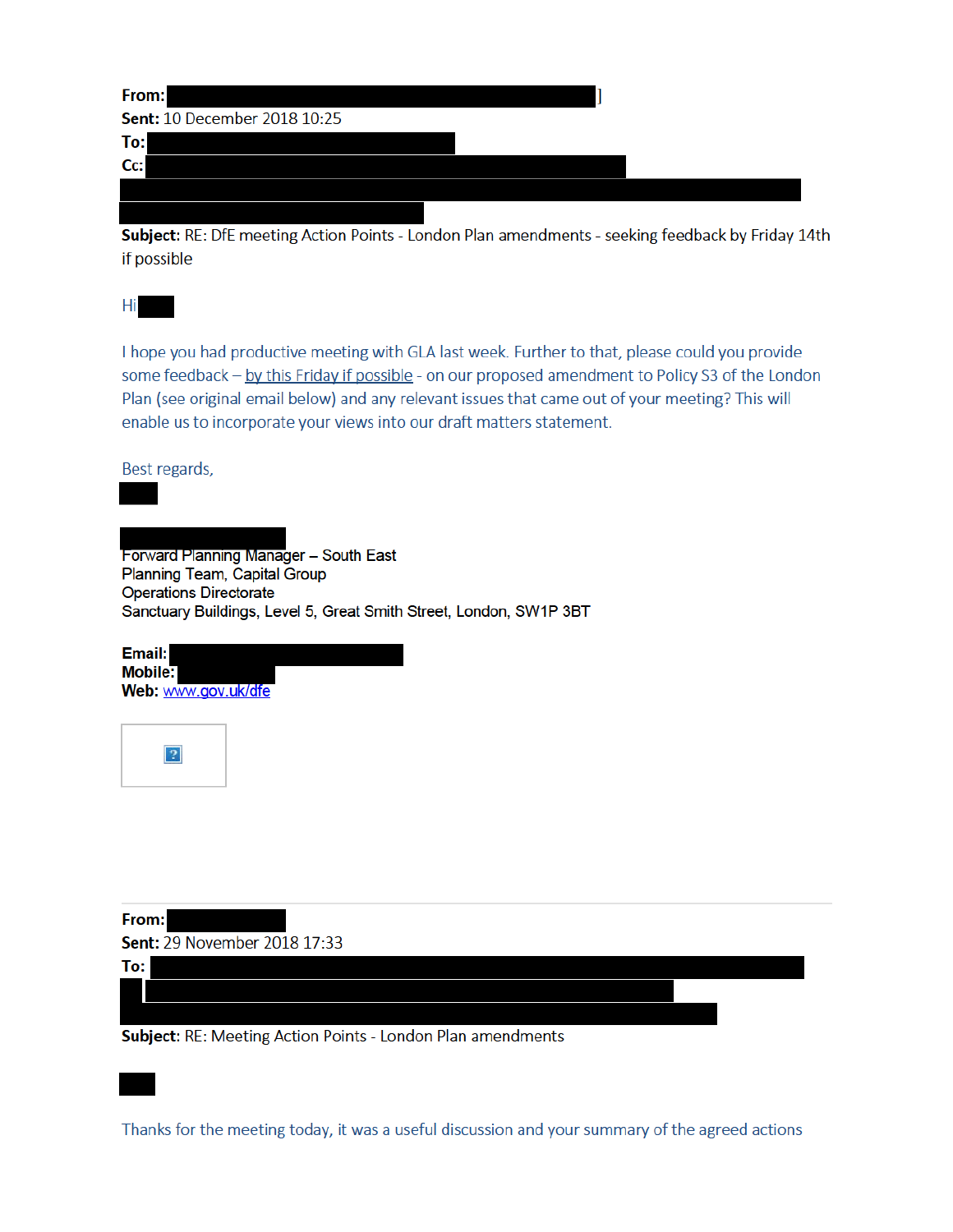## looks good to me.

Re the point about exchanging positions on the draft London Plan, please see below details of the change to policy S3 that we are seeking which relates directly to playing fields. The additional text that we would like to see inserted his highlighted in red font, followed by a brief summary of the justification and a note on the feedback we received from GLA on this amendment at our meeting with them on  $11<sup>th</sup>$  October.

We would really appreciate your feedback on this, including any suggested amendments from your side. We'd be happy to work through a few iterations of this to get to a form of words that we can all sign up to.

# **Policy S3 education and childcare facilities, part B10**

*B: Development proposals for education and childcare facilities should: … 10) ensure that there is not a net loss of facilities, unless it can be demonstrated that there is no ongoing or future demand, or the development would result in an enhancement of facilities, the benefits of which would clearly outweigh the detriment caused by the loss.*

# *Justification:*

- London represents a special case in terms of lack of suitable available sites for new schools to meet need, including the significant projected need for additional secondary school places over the next five years. The DfE has extensive experience of searching for school sites in London and we have found that suitable, available sites are in very short supply. We therefore wish to avoid ambiguities in policy that could have the unintended effect of further constraining the supply of suitable sites for schools, undermining the ability of local education authorities to meet their statutory duty to provide sufficient school places to meet need within their areas. This amendment will ensure that the plan is positively prepared and effective in terms of meeting objectively assessed needs for school places.
- As currently worded the policy is very inflexible. It can be interpreted as indicating that there should be no net loss of a wide range of facilities, including playing fields, under any circumstances except where "it can be demonstrated that there is no ongoing or future demand". Thus the policy would exclude the reasonable caveats included in NPPF paragraph 97 (pasted below for reference) regarding building on playing fields, and would also exclude Sport England's exceptions to its playing fields policy\*, particularly Exception 5 which is particularly relevant to the development of new schools; it states: "*The proposed development is for an indoor or outdoor facility for sport, the provision of which would be of sufficient benefit to the development of sport as to outweigh the detriment caused by the loss, or prejudice to the use, of the area of playing field."*
- It is important that Policy S3 B10 allows flexibility where there is a clear overall benefit in terms of enhanced facilities provision (taking into account local needs), despite a limited loss in the quantity of existing facilities, such as a new school providing indoor and outdoor facilities for sport of significantly improved quality, accessibility and availability for shared use by the local community (secured through a CUA if appropriate). This flexibility will enable greater benefits to health and wellbeing and facilitate the provision of new schools where required to meet growing need. It should also be recognised that schools provide considerable longevity of use for playing fields and facilities, including reliable stewardship and investment over time. They can also provide sports specialisms which vary from one school to another, impacting greatly on the futures of the children who attend.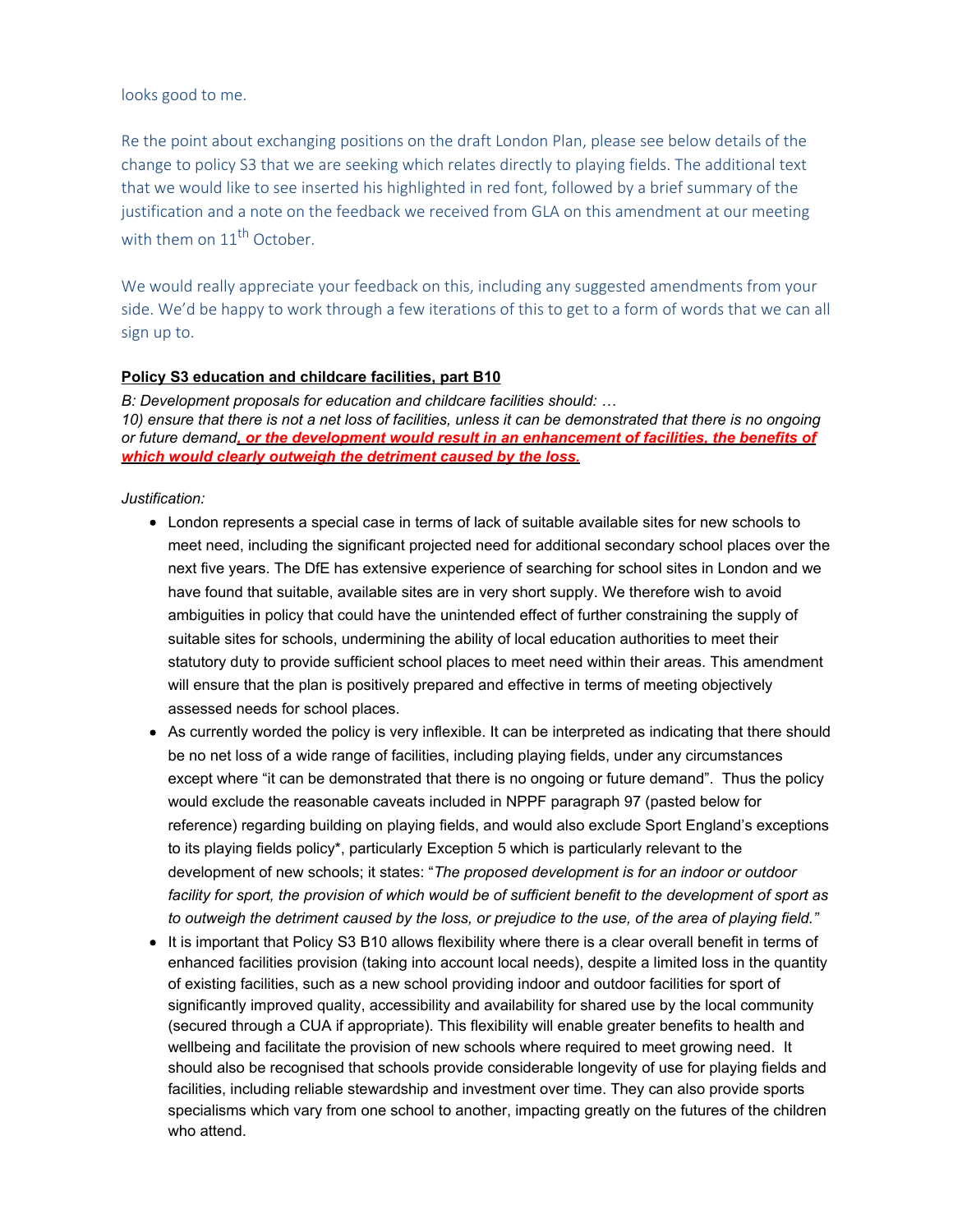GLA feedback: They have taken Sport England input into account in formulating policy and have to be consistent with 2012 NPPF. We should consider engaging with Sport England further on this issue and try to agree a Statement of Common Ground ahead of any debate on this at the EIP.

### **NPPF Paragraph 97**

97. Existing open space, sports and recreational buildings and land, including playing fields, should not be built on unless:

a) an assessment has been undertaken which has clearly shown the open space, buildings or land to be surplus to requirements; or

b) the loss resulting from the proposed development would be replaced by equivalent or better provision in terms of quantity and quality in a suitable location; or

c) the development is for alternative sports and recreational provision, the benefits of which clearly outweigh the loss of the current or former use.

### \*Playing fields policy and guidance (Sport England, March 2018)

One further thought - if you amend policy S5 part B to apply to a wider range of development proposals including new schools (which I think you mentioned was one of the changes you would be seeking from GLA next week?), then the above amendment may equally apply to policy S5 part B4.

Happy to discuss further and/or clarify any of the above points.

Best regards,

## Forward Planning Manager - South East Planning Team, Capital Group **Operations Directorate** Sanctuary Buildings, Level 5, Great Smith Street, London, SW1P 3BT

Email: Mobile: Web: www.gov.uk/dfe



| From:                               |  |
|-------------------------------------|--|
| <b>Sent: 29 November 2018 16:26</b> |  |
| To:                                 |  |
|                                     |  |
| $CC$ :                              |  |
|                                     |  |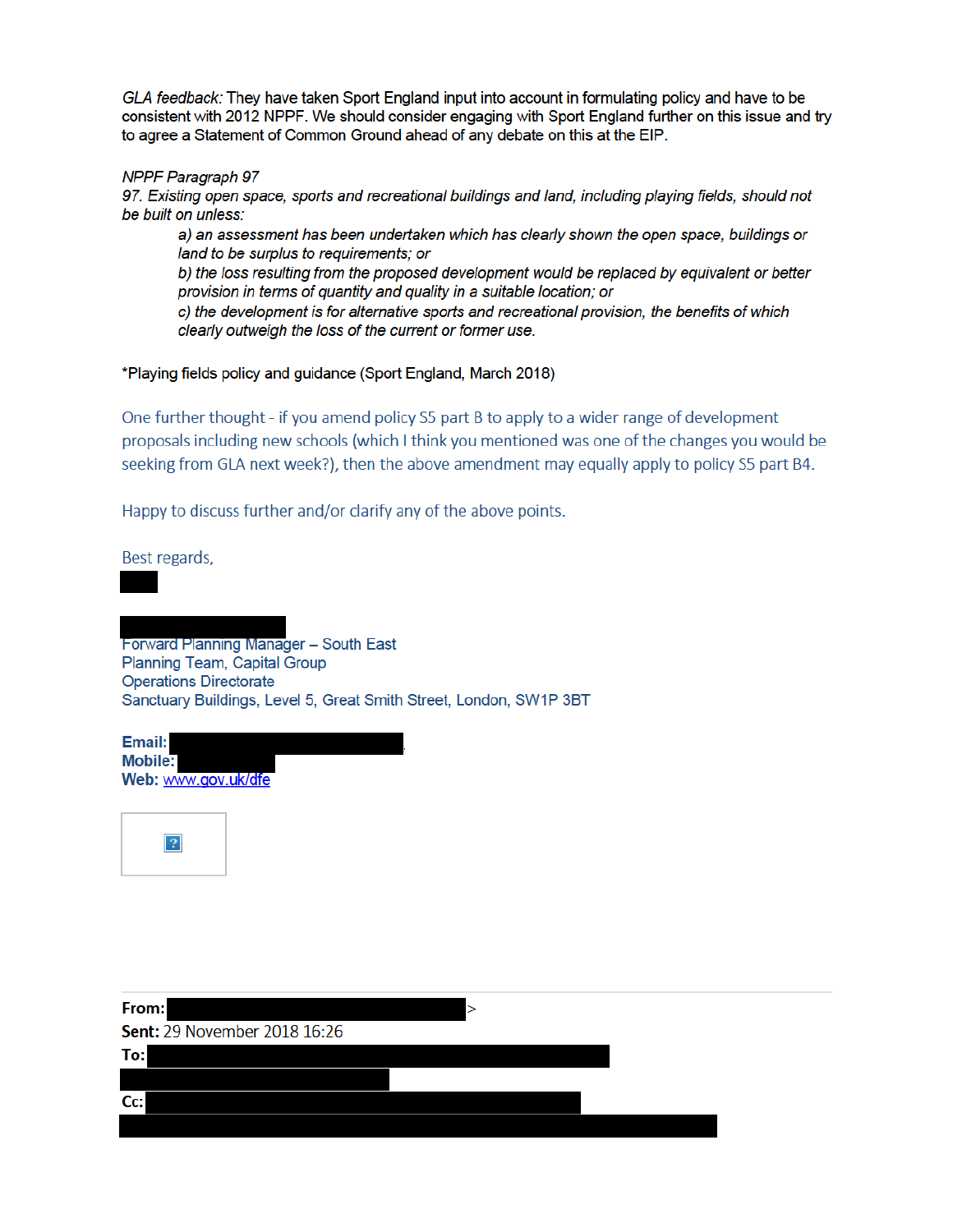# **Subject: Meeting Action Points**

Thank you very much for the meeting today which I thought was very productive in terms of exploring how we can work more closely together around school redevelopments and playing fields. I took from the meeting the following Actions:

- Sport England (SE) to provide a list of Playing Pitch Strategies (PPS). DfE to consider piloting engagement with a PPS where it aligns to a project within their pipeline.
- SE to produce a draft list of what information is required to allow them to make comment (pre contractor appointment). DfE to review and suggests amendments prior to testing.
- SE and DfE to exchange up to date lists of their planning staff with geographic areas.
- DfE to think about any other information that Sport England could capture around school planning applications through its engagement in the planning process;
- DfE to explore the use of Active Places Power www.activeplacespower.com and let SE know whether they would benefit from some training
- SE and DfE to exchange their positions on London Plan. SE to check what their position on policy S3 and update DfE after their meeting with the Mayors Team on 3<sup>rd</sup> December
- SE (NE) to write to MCHLG and ask them to remove the NPPFG wording and include in the above actions to show how both DfE and SE teams are working together

Hopefully this covers everything but please let me know if I have missed anything.



1st Floor, 21 Bloomsbury Street, London, WC1B 3HF